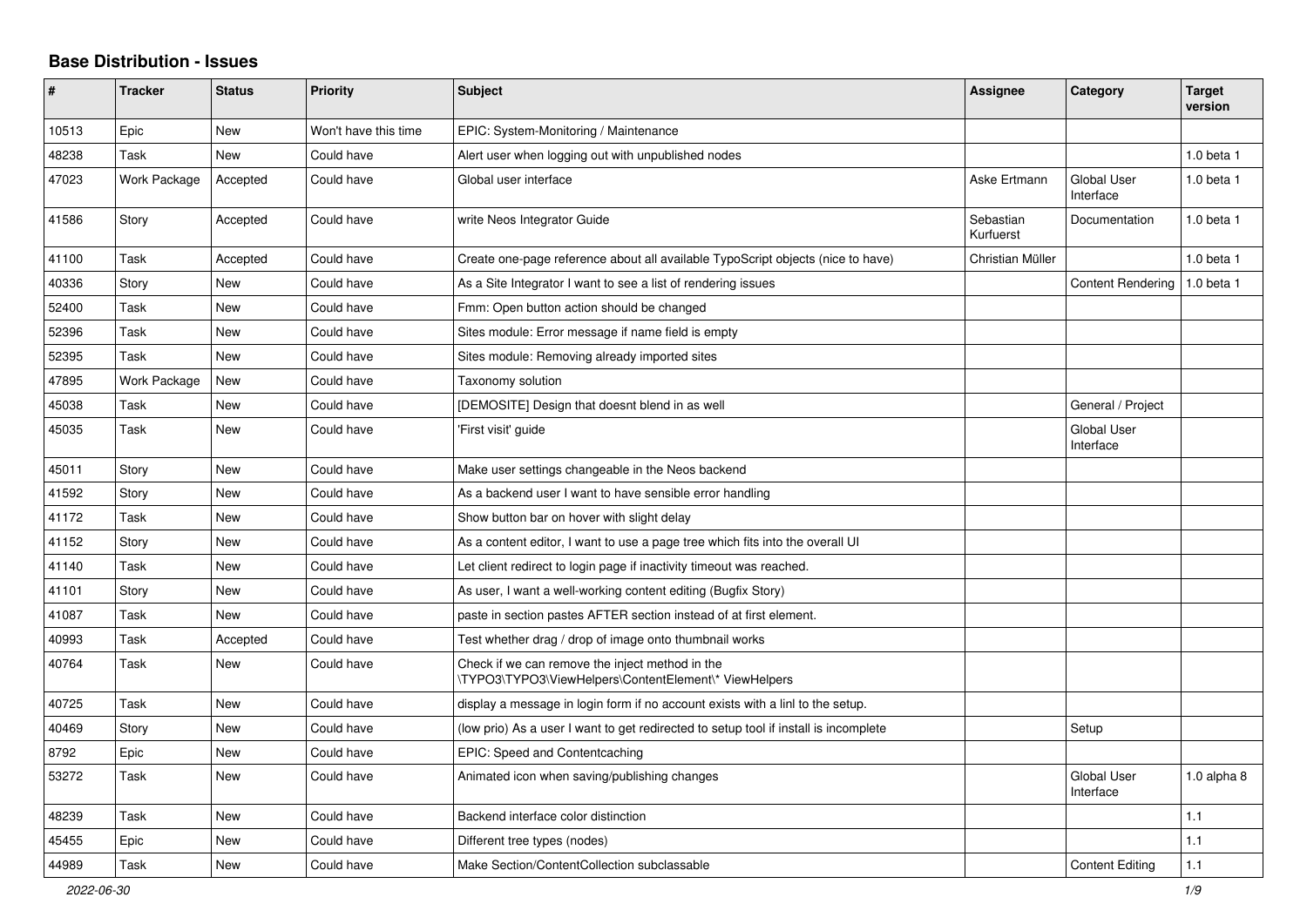| #     | <b>Tracker</b> | <b>Status</b>     | <b>Priority</b> | Subject                                                                                                   | <b>Assignee</b>        | Category                  | <b>Target</b><br>version   |
|-------|----------------|-------------------|-----------------|-----------------------------------------------------------------------------------------------------------|------------------------|---------------------------|----------------------------|
| 41186 | Story          | New               | Could have      | as a user, I want a clean listing of nodes inside management view                                         |                        |                           | 1.1                        |
| 41116 | Task           | <b>New</b>        | Could have      | textareas in edit form should be made bigger                                                              |                        |                           | 1.1                        |
| 40896 | Task           | <b>New</b>        | Should have     | Fix layout in "create account" setup step                                                                 |                        | Setup                     | Sprint 10<br>$(1.0$ TP1)   |
| 40329 | Story          | Postponed         | Should have     | As a content manager, I want to list and edit my Content and Domain Objects inside the<br>Management view |                        |                           | Sprint 10<br>(1.0 TP1)     |
| 44981 | Story          | New               | Should have     | Rename Node Types to final names                                                                          |                        | <b>Content Repository</b> | Sprint<br>February<br>2013 |
| 44957 | Story          | <b>New</b>        | Should have     | Reliable clipboard and content element handles                                                            |                        |                           | Sprint<br>February<br>2013 |
| 44932 | Story          | Needs<br>Feedback | Should have     | Update TYPO3CR Node Type Names according to concept                                                       |                        |                           | Sprint<br>February<br>2013 |
| 44925 | Task           | <b>New</b>        | Should have     | Change the styling of Blog Posts with Expose to match the current styling                                 | <b>Marc Neuhaus</b>    |                           | Sprint<br>February<br>2013 |
| 44924 | Task           | Accepted          | Should have     | Change the Post List view to use Expose                                                                   | <b>Marc Neuhaus</b>    |                           | Sprint<br>February<br>2013 |
| 44921 | Story          | Accepted          | Should have     | Decide TypoScript and TYPO3CR Naming                                                                      | Sebastian<br>Kurfuerst | <b>Content Rendering</b>  | Sprint<br>February<br>2013 |
| 44919 | Story          | Accepted          | Should have     | Use Expose for listing BlogPost-Nodes in Frontend                                                         | Marc Neuhaus           | <b>Content Rendering</b>  | Sprint<br>February<br>2013 |
| 44916 | Story          | <b>New</b>        | Should have     | Explore: Usage of Touch Screens for Neos                                                                  | <b>Patrick Broens</b>  | Content<br>Management     | Sprint<br>February<br>2013 |
| 41805 | Task           | Accepted          | Should have     | adjust release process to Composer / create Neos release using release plugin etc                         | Karsten<br>Dambekalns  |                           | Sprint<br>February<br>2013 |
| 41781 | Task           | Accepted          | Should have     | set up integration.flow.typo3.org                                                                         | Karsten<br>Dambekalns  |                           | Sprint<br>February<br>2013 |
| 41669 | Story          | New               | Should have     | As team member, I want updated deployment working                                                         |                        |                           | Sprint<br>February<br>2013 |
| 52020 | Task           | Accepted          | Should have     | clean up Node Structure between TYPO3 Neos and TYPO3.Neos.NodeTypes                                       | Sebastian<br>Kurfuerst | <b>Content Repository</b> | 1.0 beta 1                 |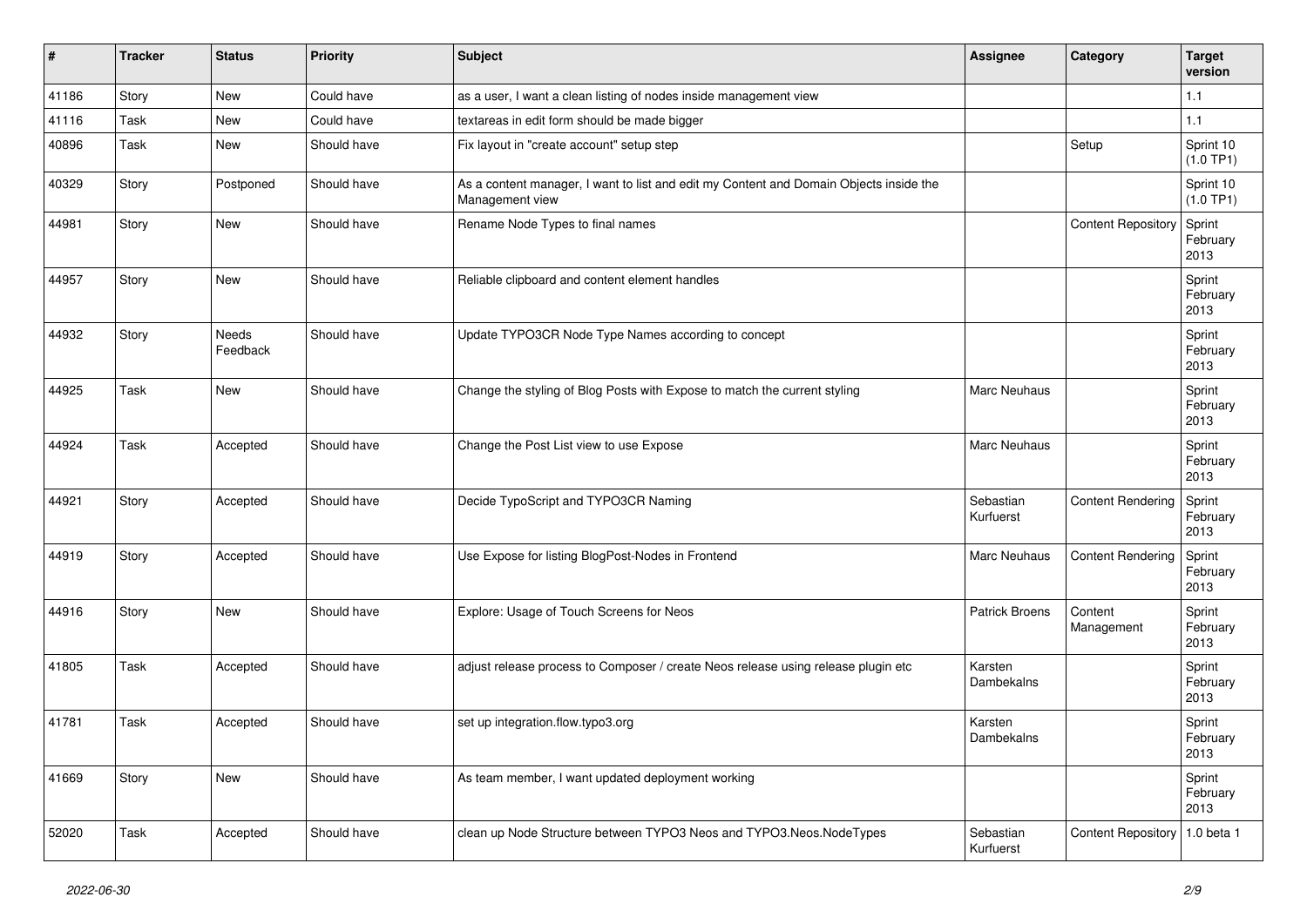| $\pmb{\#}$ | <b>Tracker</b>      | <b>Status</b> | <b>Priority</b> | <b>Subject</b>                                                                                            | Assignee               | Category                 | <b>Target</b><br>version |
|------------|---------------------|---------------|-----------------|-----------------------------------------------------------------------------------------------------------|------------------------|--------------------------|--------------------------|
| 50191      | Story               | Accepted      | Should have     | As an integrator I want an extensible way of including JavaScript and CSS                                 | Christopher<br>Hlubek  |                          | 1.0 beta 1               |
| 49958      | Task                | <b>New</b>    | Should have     | Clicking the page reloads the inspector even if the page is already selected                              |                        |                          | 1.0 beta 1               |
| 49957      | Task                | <b>New</b>    | Should have     | Selecting a parent element doesn't change the content breadcrumb                                          |                        |                          | 1.0 beta 1               |
| 49952      | Task                | New           | Should have     | Folder node types                                                                                         |                        |                          | 1.0 beta 1               |
| 49951      | Task                | New           | Should have     | Node structure / layout                                                                                   |                        |                          | $1.0$ beta $1$           |
| 49943      | Work Package        | Accepted      | Should have     | Security                                                                                                  | Andreas<br>Förthner    |                          | 1.0 beta 1               |
| 49014      | Task                | <b>New</b>    | Should have     | Detect prototype copying leading to a loop                                                                |                        |                          | 1.0 beta 1               |
| 48367      | Work Package        | New           | Should have     | [WIP] End-To-End Testing of Neos with Behat                                                               |                        |                          | $1.0$ beta $1$           |
| 48352      | Task                | <b>New</b>    | Should have     | Aloha loading does not always work reliably                                                               |                        |                          | $1.0$ beta $1$           |
| 48333      | Task                | New           | Should have     | Clean up Content/Application and Content/ContentModule                                                    |                        |                          | $1.0$ beta $1$           |
| 48329      | Task                | New           | Should have     | Remove leftover window.T3                                                                                 |                        |                          | 1.0 beta 1               |
| 48328      | Task                | Accepted      | Should have     | Rename JavaScript to new structure                                                                        | Aske Ertmann           |                          | 1.0 beta 1               |
| 48291      | Task                | Accepted      | Should have     | Redirect management for moved pages                                                                       | <b>Tim Kandel</b>      | <b>Content Rendering</b> | 1.0 beta 1               |
| 48275      | Work Package        | New           | Should have     | <b>TypoScript consistency</b>                                                                             | Sebastian<br>Kurfuerst | General / Project        | 1.0 beta 1               |
| 48271      | Task                | New           | Should have     | General security                                                                                          |                        |                          | $1.0$ beta $1$           |
| 48080      | Task                | Accepted      | Should have     | Breadcrumb                                                                                                |                        |                          | $1.0$ beta $1$           |
| 48078      | Task                | Accepted      | Should have     | Fullscreen mode toggle                                                                                    | Sebastian<br>Kurfuerst |                          | $1.0$ beta $1$           |
| 45758      | Story               | Accepted      | Should have     | Provide a way to control escaping of content through TypoScript                                           | Sebastian<br>Kurfuerst | <b>Content Rendering</b> | 1.0 beta 1               |
| 45408      | Work Package        | Accepted      | Should have     | Frontend / Page Cache                                                                                     | Robert Lemke           | General / Project        | 1.0 beta 1               |
| 45310      | Story               | <b>New</b>    | Should have     | Implement enhanced @position syntax known from TypoScript also in the property panel<br>inspector editors |                        | <b>Content Editing</b>   | 1.0 beta 1               |
| 45217      | <b>Work Package</b> | <b>New</b>    | Should have     | [WIP][Assignee missing] External & internal link support                                                  |                        |                          | 1.0 beta 1               |
| 45099      | Story               | New           | Should have     | As a user I want the Ui to handle an expired session correctly                                            |                        |                          | $1.0$ beta $1$           |
| 45037      | Task                | New           | Should have     | [DEMOSITE] Link to be from frontpage                                                                      |                        | General / Project        | 1.0 beta 1               |
| 45023      | Work Package        | Accepted      | Should have     | Make complex, interactive custom content types possible                                                   |                        | <b>Content Editing</b>   | 1.0 beta 1               |
| 45021      | Work Package        | New           | Should have     | [WIP] [ASSIGNEE MISSING] Cross Browser Compatibility                                                      |                        | <b>Content Editing</b>   | 1.0 beta 1               |
| 45003      | Work Package        | Accepted      | Should have     | Media Browser                                                                                             | Christian Müller       | <b>Content Editing</b>   | 1.0 beta 1               |
| 44971      | Work Package        | Accepted      | Should have     | <b>TYPO3 Neos API Definition</b>                                                                          | Sebastian<br>Kurfuerst | Documentation            | 1.0 beta 1               |
| 44969      | Story               | New           | Should have     | Document Two-Tree Localization Approach                                                                   |                        | Documentation            | 1.0 beta 1               |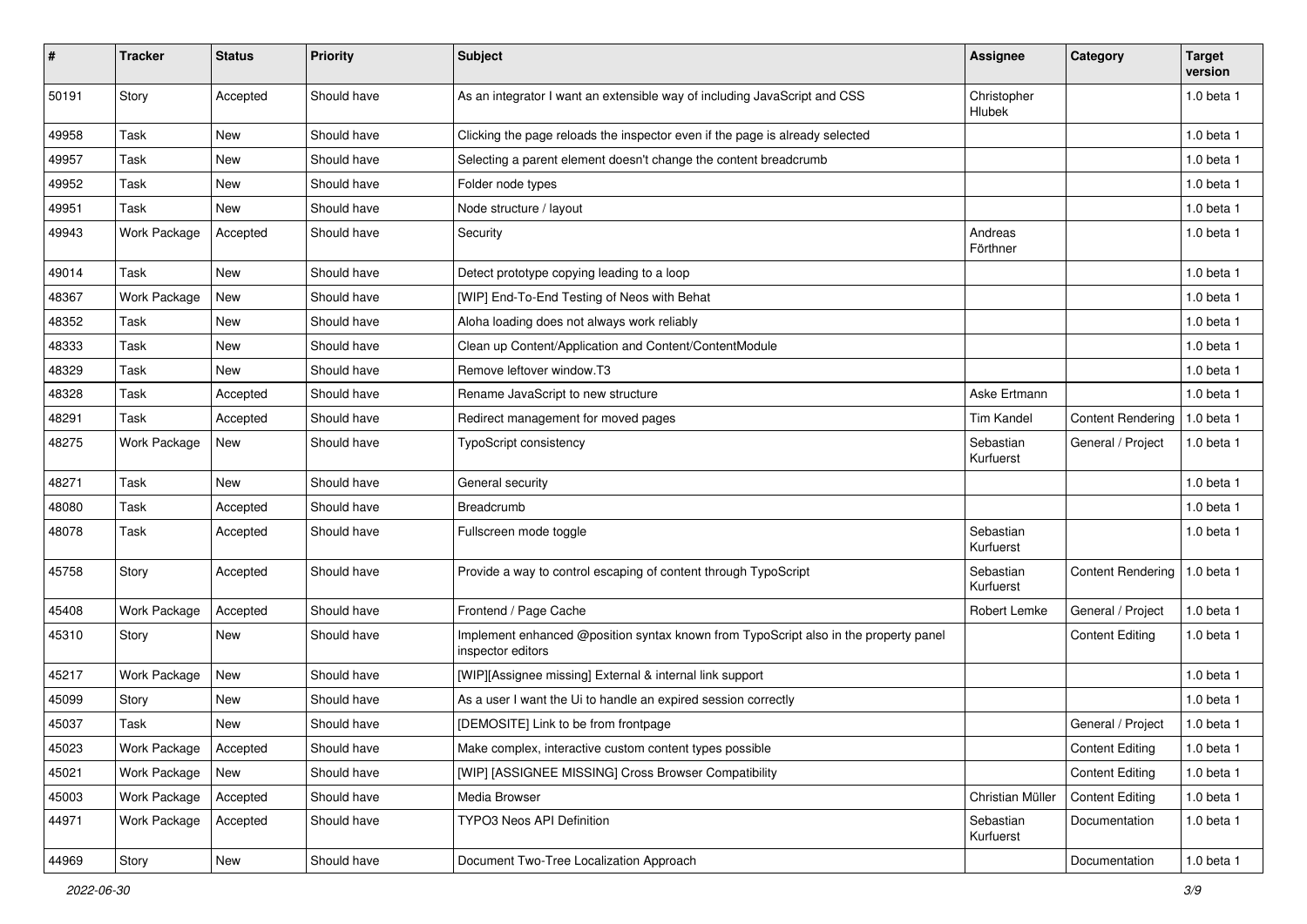| $\sharp$ | <b>Tracker</b> | <b>Status</b>     | <b>Priority</b> | <b>Subject</b>                                                                          | <b>Assignee</b>        | Category                  | <b>Target</b><br>version |
|----------|----------------|-------------------|-----------------|-----------------------------------------------------------------------------------------|------------------------|---------------------------|--------------------------|
| 58195    | Task           | <b>New</b>        | Should have     | header tag inlineeditable but not aloha settings                                        |                        |                           |                          |
| 55841    | Task           | New               | Should have     | New Page does not change publication state buttons                                      | Steffen Frosch         |                           |                          |
| 55840    | Task           | <b>New</b>        | Should have     | Binding of Title in Pagetree and Inspector                                              |                        |                           |                          |
| 55839    | Task           | <b>New</b>        | Should have     | Pagetree does not handle deletings of other user                                        |                        |                           |                          |
| 55708    | Task           | <b>New</b>        | Should have     | reloadIfChanged: TRUE has no effect on dateTime properties                              |                        |                           |                          |
| 55010    | Task           | <b>New</b>        | Should have     | Wrong CSS-Styling in Installer                                                          |                        | Setup                     |                          |
| 54976    | Task           | New               | Should have     | neos:contentElement.editable adds additional div in live                                |                        | <b>Content Editing</b>    |                          |
| 54475    | Task           | New               | Should have     | Wrong redirection when logging out after change of site's state                         |                        |                           |                          |
| 54040    | Task           | Needs<br>Feedback | Should have     | Aloha: filter<br>tags from headline elements                                            |                        |                           |                          |
| 52790    | Task           | <b>New</b>        | Should have     | Prefix remaining dynatree classes (drag'n'drop)                                         |                        |                           |                          |
| 52408    | Task           | New               | Should have     | Neos Backend: Complete broken at IE9                                                    |                        |                           |                          |
| 52399    | Task           | <b>New</b>        | Should have     | Fmm: Change the sites listing                                                           |                        |                           |                          |
| 52398    | Task           | <b>New</b>        | Should have     | Neos Backend dropdowns layout                                                           |                        |                           |                          |
| 52397    | Task           | New               | Should have     | Fmm: Headlines of groups should be better seperated                                     |                        |                           |                          |
| 52394    | Task           | <b>New</b>        | Should have     | Pagetree: Editing page title on blur bug                                                |                        |                           |                          |
| 52393    | Task           | New               | Should have     | Pagetree: Editing page title on blur bug                                                |                        |                           |                          |
| 52053    | Task           | <b>New</b>        | Should have     | Deleting Home page leaves backend inaccessible                                          |                        | <b>Content Editing</b>    |                          |
| 51343    | Task           | <b>New</b>        | Should have     | Add reasonable test coverage for PluginImplementation                                   |                        |                           |                          |
| 49595    | Task           | New               | Should have     | Neos setup does not check for required php-gd module                                    |                        |                           |                          |
| 48526    | Task           | Accepted          | Should have     | evaluate use of graph databases as high-performance store                               | Sebastian<br>Kurfuerst | <b>Content Repository</b> |                          |
| 48525    | Work Package   | New               | Should have     | [WIP] TYPO3CR Scalability and consistence                                               |                        |                           |                          |
| 48368    | Task           | Accepted          | Should have     | Behat tests for Page Tree                                                               | Markus<br>Goldbeck     |                           |                          |
| 48358    | Task           | <b>New</b>        | Should have     | get rid of window.plupload, window.Chosen, window.AbstractChosen etc,<br>window.GENTICS | Sebastian<br>Kurfuerst |                           |                          |
| 48357    | Task           | <b>New</b>        | Should have     | get rid of window.Ember                                                                 | Sebastian<br>Kurfuerst |                           |                          |
| 48334    | Task           | New               | Should have     | (maybe) re-introduce "development mode indicator" in topToolbarTemplate                 |                        |                           |                          |
| 48241    | Task           | New               | Should have     | Create sandboxed Jenkins testing environment                                            | Robert Lemke           |                           |                          |
| 48076    | Task           | Accepted          | Should have     | Wireframe mode toggle                                                                   | Rasmus<br>Skjoldan     |                           |                          |
| 48075    | Task           | Accepted          | Should have     | Context bar                                                                             |                        |                           |                          |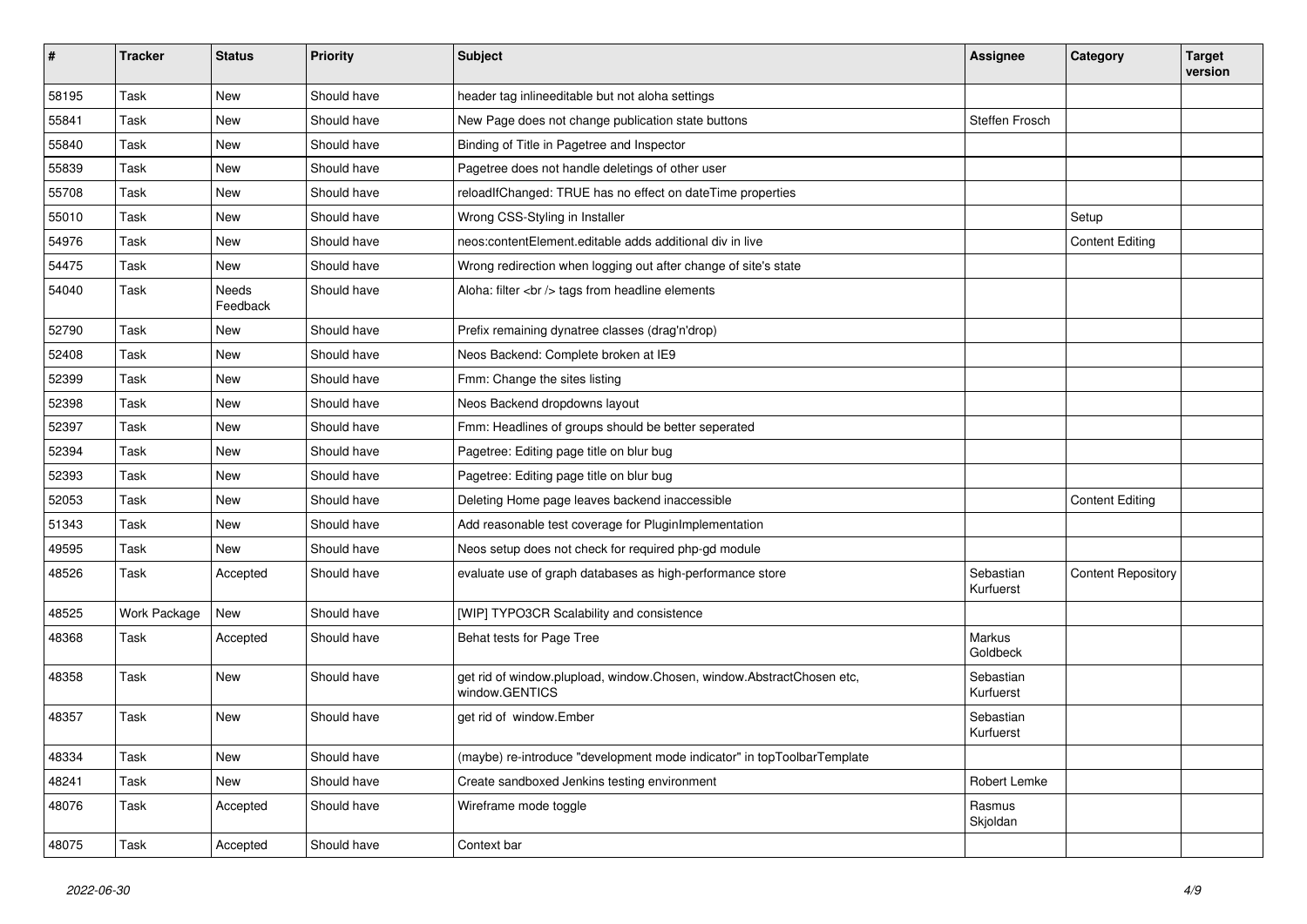| #     | <b>Tracker</b> | <b>Status</b> | <b>Priority</b> | Subject                                                                                                                                                              | <b>Assignee</b>        | Category                 | <b>Target</b><br>version |
|-------|----------------|---------------|-----------------|----------------------------------------------------------------------------------------------------------------------------------------------------------------------|------------------------|--------------------------|--------------------------|
| 47905 | Work Package   | New           | Should have     | Perfection the Party and Account Management Module                                                                                                                   | Adrian Föder           | Administration           |                          |
| 46526 | Story          | <b>New</b>    | Should have     | Media/Scheme aware URL handler                                                                                                                                       |                        |                          |                          |
| 45501 | Task           | <b>New</b>    | Should have     | Image Metadata in ContentEditing should be cached                                                                                                                    |                        |                          |                          |
| 45410 | Work Package   | <b>New</b>    | Should have     | [WIP] TypoScript Debugger (Community)                                                                                                                                |                        |                          |                          |
| 45400 | Work Package   | New           | Should have     | [WIP] Developer Toolbar (Community)                                                                                                                                  |                        |                          |                          |
| 45049 | Task           | New           | Should have     | Remove dependency on midgardNotifications                                                                                                                            |                        |                          |                          |
| 45025 | Work Package   | New           | Should have     | [WIP] Create minimal publishing workflow                                                                                                                             | Robert Lemke           |                          |                          |
| 45019 | Work Package   | New           | Should have     | [WIP] Real-World Error Reporting                                                                                                                                     |                        |                          |                          |
| 45009 | Work Package   | <b>New</b>    | Should have     | [EPIC] mobile phone version of content editing                                                                                                                       |                        |                          |                          |
| 44913 | Story          | On Hold       | Should have     | RESTful NodeController for easy comment creation                                                                                                                     |                        | Content<br>Management    |                          |
| 42672 | Story          | <b>New</b>    | Should have     | As everybody, I want no JavaScript loading issues (Bugfix story)                                                                                                     |                        |                          |                          |
| 42220 | Task           | <b>New</b>    | Should have     | "Uncaught ReferenceError: nextAnimation is not defined" javascript error on load (demo<br>package)                                                                   |                        |                          |                          |
| 42216 | Task           | <b>New</b>    | Should have     | Show at least some recognizable content of a node in the inspector panel. Now the header<br>property is used which only works for headlines                          |                        |                          |                          |
| 42206 | Task           | <b>New</b>    | Should have     | When a content element is hidden based on hiddenBeforeDateTime / hiddenAfterDateTime<br>the hidden CSS should also be applied (so the element should be transparent) |                        |                          |                          |
| 41973 | Task           | Accepted      | Should have     | Align button bars for editables on top of the editable border to prevent overlay issues with<br>the content                                                          | Sebastian<br>Kurfuerst |                          |                          |
| 41931 | Task           | <b>New</b>    | Should have     | TODO: add the page properties in a more clever way, and only when being in backend                                                                                   |                        | <b>Content Rendering</b> |                          |
| 41892 | Task           | <b>New</b>    | Should have     | Set up an environment for the demo site plus the domain name: neos.demo.typo3.org                                                                                    | Ben van 't Ende        |                          |                          |
| 41878 | Task           | New           | Should have     | extract package management to own package                                                                                                                            |                        |                          |                          |
| 41877 | Task           | <b>New</b>    | Should have     | Explore: Find a way to include Neos / Flow news via RSS                                                                                                              |                        |                          |                          |
| 41876 | Task           | <b>New</b>    | Should have     | Make Neos UI work with Zurb Foundation (for example)                                                                                                                 |                        |                          |                          |
| 41872 | Task           | New           | Should have     | Detect if symlinks can be created                                                                                                                                    |                        |                          |                          |
| 41861 | Story          | New           | Should have     | As any user I want a better usability of the backend UI                                                                                                              |                        |                          |                          |
| 41859 | Task           | Accepted      | Should have     | Create a standard library for common string, array and date functions in EEL                                                                                         | Christopher<br>Hlubek  |                          |                          |
| 41858 | Story          | New           | Should have     | As an integrator I want a complete feature set in TypoScript and EEL                                                                                                 |                        |                          |                          |
| 41856 | Task           | New           | Should have     | Require the needed graphic modules for the site import and show a warning if the modules<br>are not found                                                            |                        |                          |                          |
| 41855 | Task           | <b>New</b>    | Should have     | Optimize the usability of the site creation wizard                                                                                                                   | <b>Berit Hlubek</b>    |                          |                          |
| 41853 | Story          | New           | Should have     | As an integrator I want an optimized setup                                                                                                                           |                        |                          |                          |
| 41852 | Task           | New           | Should have     | Add default content styles inside the content elements package.                                                                                                      | <b>Berit Hlubek</b>    |                          |                          |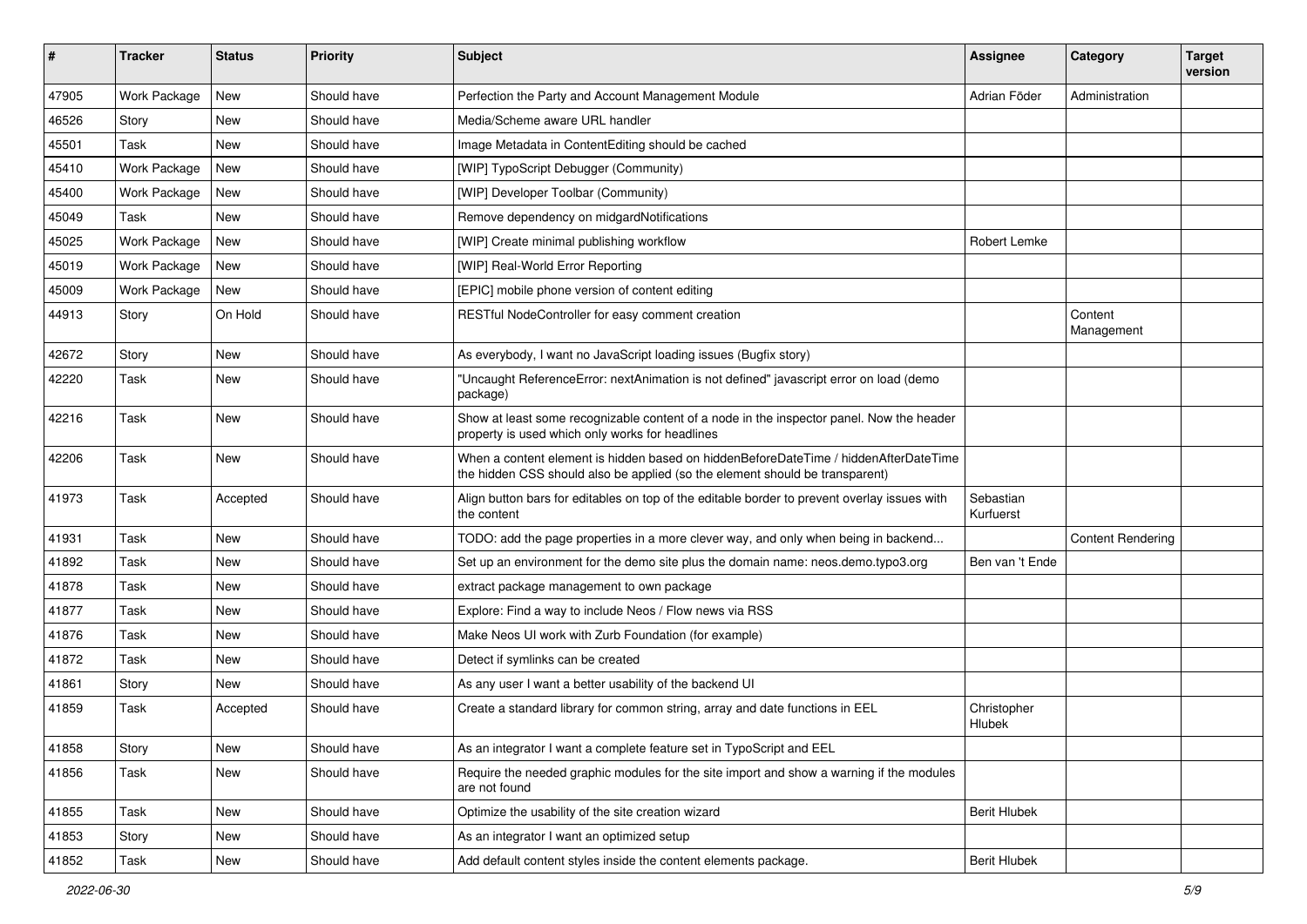| $\pmb{\#}$ | <b>Tracker</b> | <b>Status</b>     | <b>Priority</b> | <b>Subject</b>                                                                                                         | <b>Assignee</b>         | Category | <b>Target</b><br>version |
|------------|----------------|-------------------|-----------------|------------------------------------------------------------------------------------------------------------------------|-------------------------|----------|--------------------------|
| 41850      | Story          | <b>New</b>        | Should have     | As an integrator I would like to include default content styles from Neos                                              |                         |          |                          |
| 41845      | Task           | Needs<br>Feedback | Should have     | write chapter on Testing in flow typo3 org guide (Christian Peters takes over this task)                               | Martin Muzatko          |          |                          |
| 41838      | Task           | Accepted          | Should have     | document and update conventions for composer name and package keys                                                     | Christian Jul<br>Jensen |          |                          |
| 41821      | Task           | <b>New</b>        | Should have     | discuss how documentation can be improved                                                                              | <b>Berit Hlubek</b>     |          |                          |
| 41787      | Task           | New               | Should have     | change git repositories on git.typo3.org (FLOW3 -> Flow; Neos Name)                                                    |                         |          |                          |
| 41702      | Story          | New               | Should have     | As an integrator I want to configure read / write access to pages / sections                                           |                         |          |                          |
| 41700      | Story          | <b>New</b>        | Should have     | As a developer I want to have a reasonable test coverage for JavaScript                                                |                         |          |                          |
| 41687      | Task           | New               | Should have     | ask community to convert Sebastians "Technical Overview to Neos" to documentation in<br>ReST                           |                         |          |                          |
| 41686      | Task           | <b>New</b>        | Should have     | ask community to convert Christians "Developing TYPO3 Neos Website" to tutorial in ReST                                |                         |          |                          |
| 41682      | Task           | Accepted          | Should have     | create a package for flow.typo3.org website listing only typo3-flow-* composer packages<br>("mini-TER")                | Marc Neuhaus            |          |                          |
| 41680      | Task           | New               | Should have     | push all packages to packagist, with post-change hook                                                                  |                         |          |                          |
| 41679      | Story          | New               | Should have     | As developer, I want to use packagist.org for all packages                                                             |                         |          |                          |
| 41674      | Task           | <b>New</b>        | Should have     | add guide "profile and debug Flow applications" -> maybe ask othres to write that                                      |                         |          |                          |
| 41673      | Task           | New               | Should have     | add guide "tuning Flow Performance"                                                                                    |                         |          |                          |
| 41672      | Story          | New               | Should have     | as developer, I want to make sure that CSS is cleanly encapsulated (i.e. site CSS does not<br>change the UI css)       |                         |          |                          |
| 41671      | Story          | <b>New</b>        | Should have     | as developer, I want to make sure that jquery and ember is cleanly encapsulated and does<br>not interfere with site JS |                         |          |                          |
| 41670      | Story          | New               | Should have     | as anybody, I want an updated flow and neos website                                                                    |                         |          |                          |
| 41359      | Task           | Needs<br>Feedback | Should have     | close popovers when clicking anywhere else                                                                             | Sebastian<br>Kurfuerst  |          |                          |
| 41355      | Task           | New               | Should have     | activate link-clicking inside texts in preview mode                                                                    | Sebastian<br>Kurfuerst  |          |                          |
| 41114      | Story          | <b>New</b>        | Should have     | As a user, I want to insert inline JavaScript in the HTML content elements                                             |                         |          |                          |
| 41108      | Task           | New               | Should have     | test / update demo/integration server                                                                                  |                         |          |                          |
| 41107      | Story          | New               | Should have     | As a user, I want a working demo site                                                                                  |                         |          |                          |
| 41103      | Story          | New               | Should have     | As everybody, I want the new product name to be used inside Phoenix                                                    |                         |          |                          |
| 41099      | Story          | New               | Should have     | As site integrator, I want a API reference for TypoScript objects                                                      |                         |          |                          |
| 41098      | Story          | New               | Should have     | As a developer, I want a clean TypoScript package                                                                      |                         |          |                          |
| 41085      | Story          | New               | Should have     | As an integrator, I want to use the HTML5 "header" element for indicating titles in text                               |                         |          |                          |
| 40717      | Story          | Postponed         | Should have     | Add Launch Bar to other modules (Management, )                                                                         |                         |          |                          |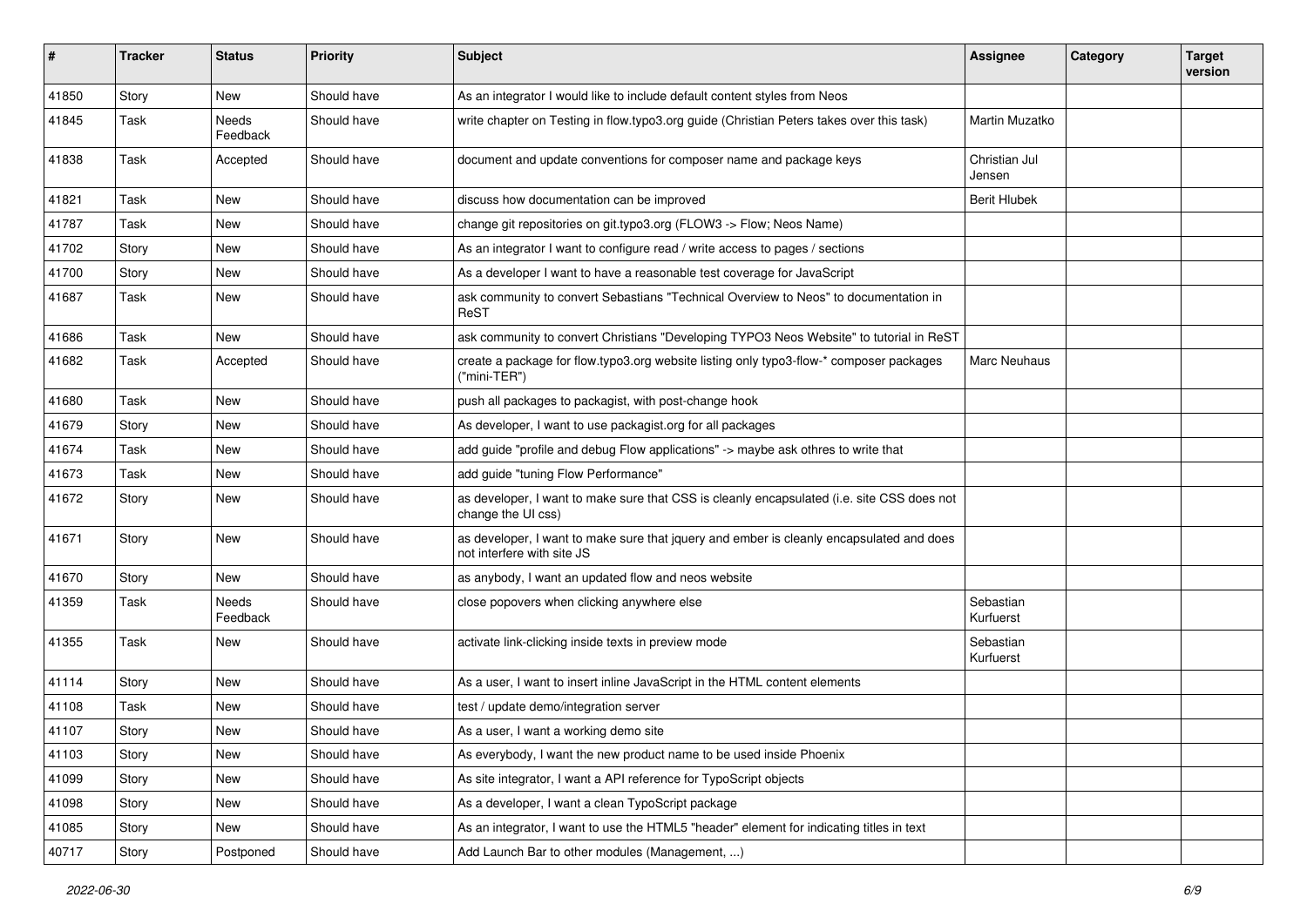| #     | <b>Tracker</b> | <b>Status</b>     | Priority    | Subject                                                                                                             | <b>Assignee</b> | Category | <b>Target</b><br>version |
|-------|----------------|-------------------|-------------|---------------------------------------------------------------------------------------------------------------------|-----------------|----------|--------------------------|
| 40715 | Task           | Accepted          | Should have | global overlays should have the same color / transparency                                                           | Martin Muzatko  |          |                          |
| 40618 | Story          | New               | Should have | [DISCUSS] As a user, I want to return to the last-used submodule when changing between<br>main modules              |                 |          |                          |
| 40473 | Epic           | <b>New</b>        | Should have | Bootstrap based login screen                                                                                        |                 |          |                          |
| 40335 | Story          | New               | Should have | As an Administrator, I want to run FLOW3 CLI commands in the Launch Bar                                             |                 |          |                          |
| 40334 | Epic           | <b>New</b>        | Should have | EPIC: Module Overview Pages                                                                                         |                 |          |                          |
| 40332 | Epic           | <b>New</b>        | Should have | EPIC: Management view content editing                                                                               |                 |          |                          |
| 40331 | Story          | <b>New</b>        | Should have | As a Content Manager, I want to create multiple pages at once                                                       |                 |          |                          |
| 40328 | Story          | <b>New</b>        | Should have | As an administrator I can export selected parts of an existing site to a new site package                           |                 |          |                          |
| 40326 | Story          | <b>New</b>        | Should have | As an administrator I can create a new site package using an existing site as template                              |                 |          |                          |
| 40324 | Story          | <b>New</b>        | Should have | As a site integrator I can change the title, description & version of an imported site                              |                 |          |                          |
| 40323 | Story          | New               | Should have | As an site integrator I can remove an inactive imported site                                                        |                 |          |                          |
| 40322 | Story          | <b>New</b>        | Should have | As a site integrator I can disable and enable imported sites                                                        |                 |          |                          |
| 40320 | Epic           | <b>New</b>        | Should have | EPIC: User Interface style and implementation guide                                                                 |                 |          |                          |
| 40313 | Story          | Needs<br>Feedback | Should have | As a Site Developer I can define the title and package key for a site                                               |                 |          |                          |
| 40311 | Story          | <b>New</b>        | Should have | As a user I want the UI to respect the lights-off principle                                                         |                 |          |                          |
| 40310 | Story          | Postponed         | Should have | As any User, if no site exists I want to be redirected to the Setup wizard                                          |                 |          |                          |
| 40309 | Story          | <b>New</b>        | Should have | As a system administrator I want to see a meaningful error message if the database has<br>not been set up correctly |                 |          |                          |
| 40308 | Epic           | <b>New</b>        | Should have | EPIC: In-table editing for items in the Management View                                                             |                 |          |                          |
| 40307 | Epic           | <b>New</b>        | Should have | EPIC: Custom View for Data Types                                                                                    |                 |          |                          |
| 40306 | Epic           | <b>New</b>        | Should have | EPIC: Content import from TYPO3                                                                                     |                 |          |                          |
| 40302 | Epic           | New               | Should have | <b>EPIC: Account Profile</b>                                                                                        |                 |          |                          |
| 40301 | Epic           | <b>New</b>        | Should have | EPIC: System Log Viewer / Audit                                                                                     |                 |          |                          |
| 40300 | Epic           | New               | Should have | EPIC: Consistent UI Design (Bootstrap)                                                                              |                 |          |                          |
| 40298 | Epic           | New               | Should have | EPIC: Design / Icons                                                                                                |                 |          |                          |
| 40294 | Epic           | New               | Should have | EPIC: Inline Editing Support (Links, Content Types, Plugin)                                                         |                 |          |                          |
| 12443 | Epic           | New               | Should have | EPIC: performant Contenttargeting (personalisation)                                                                 |                 |          |                          |
| 10509 | Epic           | New               | Should have | EPIC: Workspaces and Publishing Workflows                                                                           |                 |          |                          |
| 8798  | Story          | On Hold           | Should have | As Robin I want to edit basic objects in the management view.                                                       |                 |          |                          |
| 48143 | Task           | New               | Should have | Include commands as search results.                                                                                 |                 |          | 1.1                      |
| 48142 | Task           | New               | Should have | Search field/results                                                                                                |                 |          | $1.1$                    |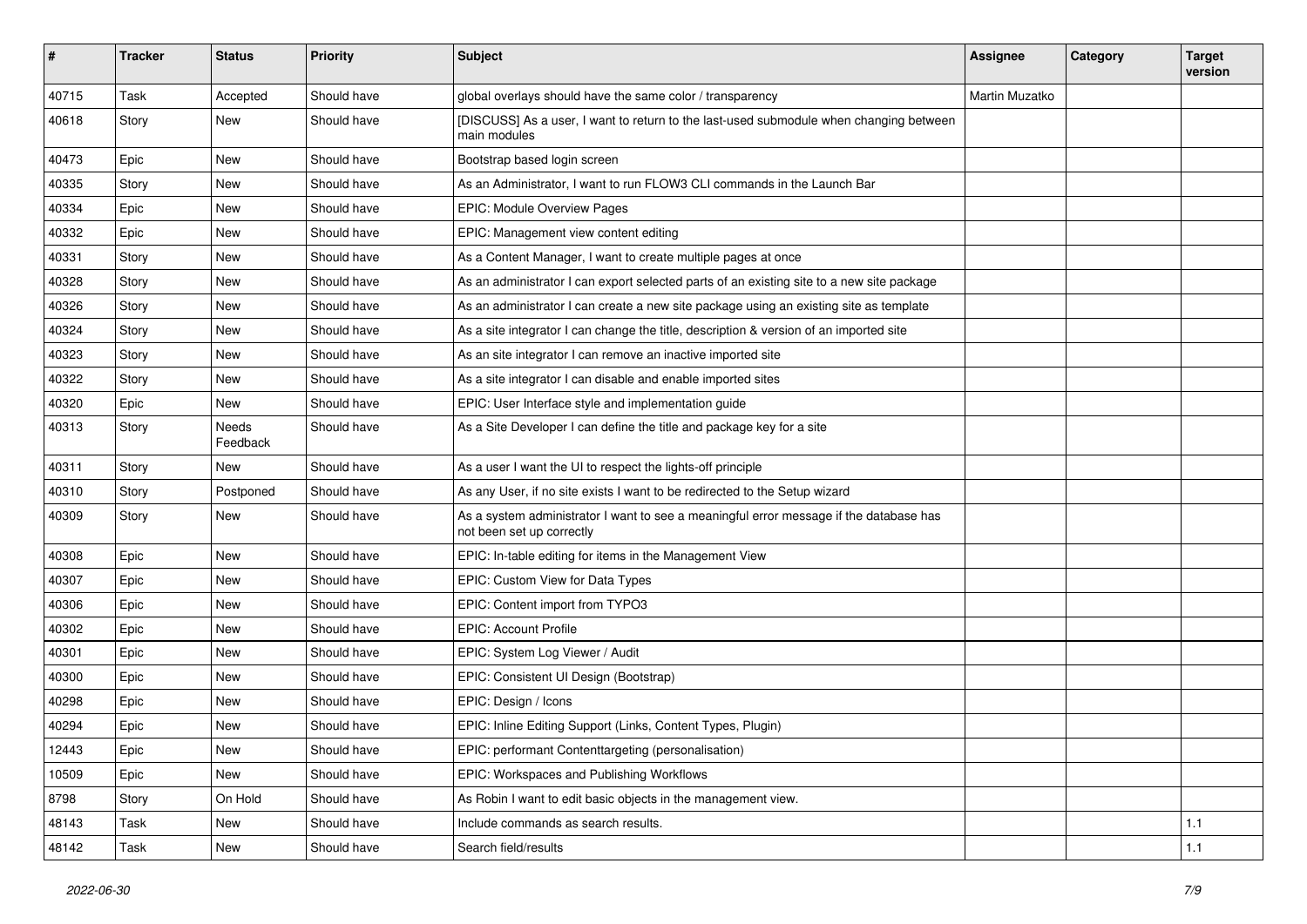| $\vert$ # | <b>Tracker</b> | <b>Status</b> | <b>Priority</b> | <b>Subject</b>                                                                  | <b>Assignee</b>        | Category                  | <b>Target</b><br>version   |
|-----------|----------------|---------------|-----------------|---------------------------------------------------------------------------------|------------------------|---------------------------|----------------------------|
| 48140     | Task           | <b>New</b>    | Should have     | <b>Tips</b>                                                                     |                        |                           | 1.1                        |
| 48077     | Task           | New           | Should have     | Language selection                                                              | Rasmus<br>Skjoldan     |                           | 1.1                        |
| 48069     | Task           | <b>New</b>    | Should have     | Make node migration more user friendly                                          | Christian Müller       |                           | $1.1$                      |
| 45584     | Work Package   | <b>New</b>    | Should have     | Access Control for TYPO3CR Nodes (Concept)                                      |                        |                           | 1.1                        |
| 45540     | Work Package   | New           | Should have     | [EPIC] Search                                                                   |                        |                           | 1.1                        |
| 45539     | Work Package   | <b>New</b>    | Should have     | [EPIC] Mangement view                                                           |                        |                           | 1.1                        |
| 44980     | Story          | <b>New</b>    | Should have     | Show activity stream of changed content in Launch Bar                           |                        |                           | 1.1                        |
| 44979     | Story          | <b>New</b>    | Should have     | Implement Frontend user / group concept                                         |                        |                           | 1.1                        |
| 44978     | Story          | <b>New</b>    | Should have     | Multi-Device Content                                                            |                        |                           | 1.1                        |
| 44923     | Story          | New           | Should have     | Multi-Lingual User Interface                                                    |                        |                           | 1.1                        |
| 41701     | Story          | <b>New</b>    | Should have     | As a content editor I want to have localization support ('single tree concept') |                        |                           | 1.1                        |
| 41112     | Task           | <b>New</b>    | Should have     | use better Content-Type previews                                                | Sebastian<br>Kurfuerst |                           | 1.1                        |
| 54829     | Task           | <b>New</b>    | Should have     | Text with Image Alignment Options                                               |                        | <b>Content Editing</b>    | 1.x                        |
| 53866     | Work Package   | Accepted      | Should have     | Release 1.0 Important Topics                                                    |                        |                           | 1.x                        |
| 44930     | Task           | Accepted      | Must have       | Check if parts marked as widget need HTML markup changes                        | <b>Patrick Broens</b>  |                           | Sprint<br>February<br>2013 |
| 44929     | Task           | Accepted      | Must have       | Define roles for widgets                                                        | <b>Patrick Broens</b>  |                           | Sprint<br>February<br>2013 |
| 44927     | Task           | Accepted      | Must have       | Define roles for document structure                                             | <b>Patrick Broens</b>  |                           | Sprint<br>February<br>2013 |
| 44926     | Task           | Accepted      | Must have       | Define roles for navigational landmarks                                         | Patrick Broens         |                           | Sprint<br>February<br>2013 |
| 44912     | Story          | Accepted      | Must have       | Exploration: Accessible Neos Content Editing Module                             | <b>Patrick Broens</b>  | <b>Content Editing</b>    | Sprint<br>February<br>2013 |
| 51927     | Task           | Accepted      | Must have       | Node type structure                                                             |                        | <b>Content Repository</b> | 1.0 beta 1                 |
| 50385     | Task           | New           | Must have       | Folder node types                                                               |                        |                           | $1.0$ beta $1$             |
| 49954     | Task           | New           | Must have       | If a user is logged out redirect to login screen after failed AJAX request      |                        |                           | 1.0 beta 1                 |
| 49385     | Work Package   | Accepted      | Must have       | Release Flow 2.0 stable                                                         | Robert Lemke           |                           | 1.0 beta 1                 |
| 48278     | Task           | <b>New</b>    | Must have       | Add "Find" FlowQuery operation                                                  |                        | General / Project         | 1.0 beta 1                 |